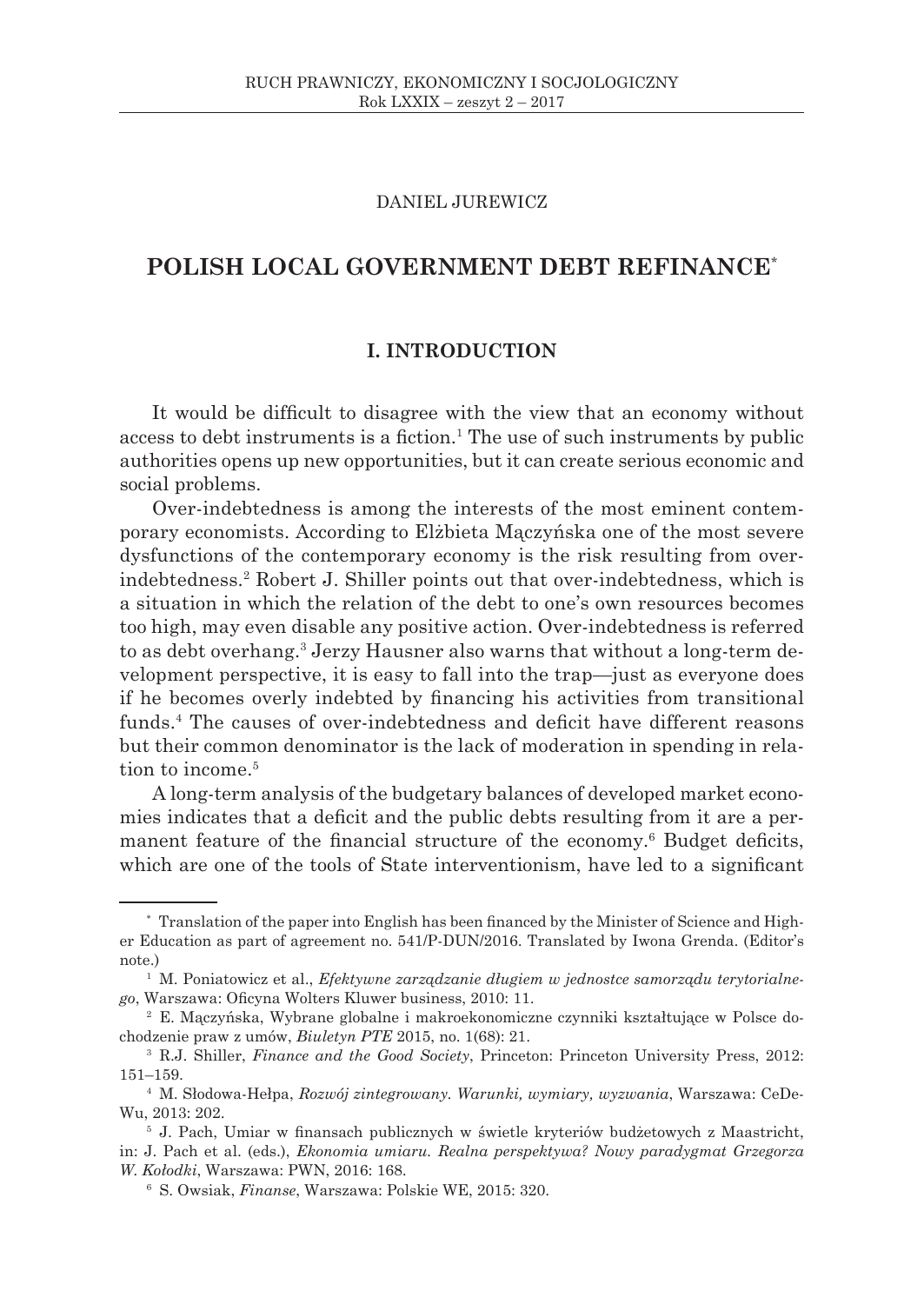increase in public debt. This leads in turn, in the future, to a necessity to allocate public funds to its repayment or to take out another debt. The latter is referred to as rollover of debt, which may end up with a risk of falling into the debt trap.<sup>7</sup>

The authors of the report 'The Sate and Us. Eight deadly sins of the Republic of Poland' noted this problem and pointed out that any economic slowdown, which is unavoidable in the market economy, leads to a rapid increase in the indebtedness level, and after each subsequent slowdown its volume remains at a much higher level and is impossible to reduce noticeably. This may lead to a situation where Poland falls into the debt trap, which may even threaten its solvency.8

Although the nature of local government debt and the reasons for its emergence are significantly different from national debt, the problem also concerns indebtedness at regional and local levels. This debt is inextricably linked to development processes and is primarily an effect of increased investment effort resulting from the absorption of aid funds.<sup>9</sup> And yet, issues concerning debt refinancing (commonly known as debt roll-over) apply at regional and local levels as well.

The choice of the topic of local government debt refinancing has been determined by the author's conviction that this issue is insufficiently covered in the relevant literature, or frequently underestimated in relation to debt at the local and regional level, and that there are significant gaps in this field of research.

The aims of this paper are both cognitive and application-oriented. The author's intention was to systematise information on the refinancing of public debt, especially local government debt, to study the scale of this phenomenon in Polish municipalities, and on this basis to present proposals for supplementing the indicators assessing the financial condition of local governments with indicators that take into account the phenomena analysed.

The structure of this study was subordinated to the objectives outlined above. The concept of the refinancing of debt, with reference to local government debt, is presented against the background of difficulties in measuring public debt. Issues related to debt restructuring, sometimes confused with its refinancing, have also been highlighted. Further in the study, the scale of the refinancing of Polish municipalities between 2003 and 2015 is presented, along with proposals for indicators of this phenomenon. The summary provides the main conclusions and identifies the issues that require further research.

<sup>7</sup> Ibidem: 83.

<sup>8</sup> J. Hausner, S. Mazur (eds.), *Państwo i My. Osiem grzechów głównych Rzeczpospolitej*, Kraków: Fundacja Gospodarki i Administracji Publicznej, 2015: 71.

<sup>9</sup> In each subsequent year between 2007 and 2012 local government investments exceeded 50% of the investment spending of the Polish public sector. Cf. K.S. Cichocki, *Zarządzanie finansami i długiem samorządu terytorialnego w perspektywie wieloletniej*, Warszawa: PAN, IBN, 2013: 15.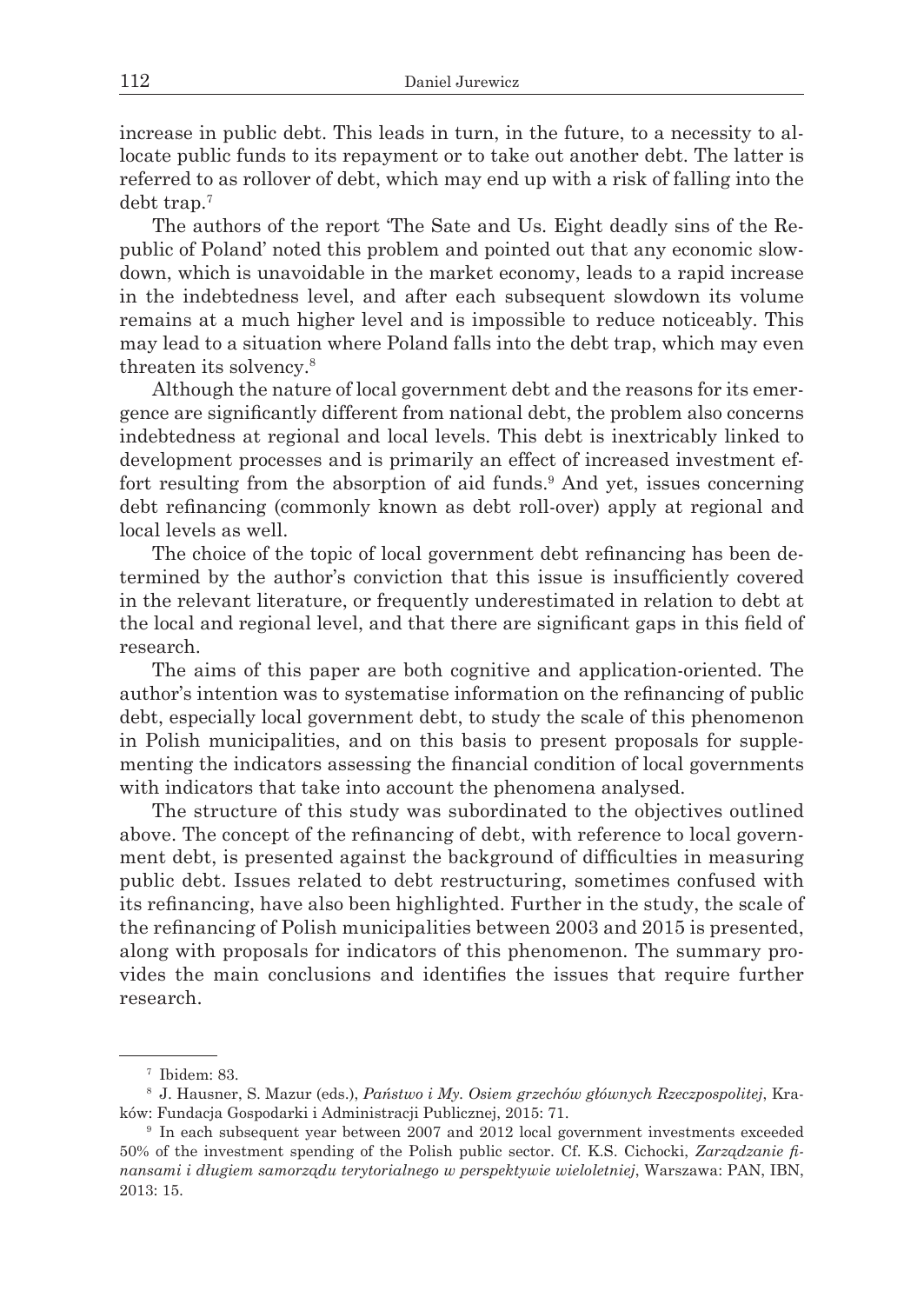## **II. DIFFICULTIES RELATED TO THE MEASUREMENT OF PUBLIC DEBT**

When analysing public debt issues, it should be borne in mind that a significant part of this debt does not appear in public statistics. There are two main reasons for this. One is that under the current legal regime, only the liabilities of public finance entities are recognised as public debt. Obligations of entities which are not part of the sector, even if fully owned by public entities, do not constitute public debt. Such an interpretation is grounded in the literal wording of Article 72 of the Act on public finance  $(AoP)F<sup>10</sup>$  as well as the secondary regulation issued based on this  $Act$ .<sup>11</sup> The other reason is that entities in the public finance sector make use of repayable liabilities which, sometimes rightly and sometimes wrongly, are not classified as public debt.

Wojciech Gonet points out that the actual public debt consists of the official debt and the remaining debt, and the latter is greater in the local than in the government sector.<sup>12</sup> The frequent attempts to circumvent the statutory restrictions by using unnamed contracts that produce economic effects similar to a loan or credit agreement prompted the Minister of Finance to issue a regulation in September 2010 on the detailed classification of debt classified as State public debt, including Treasury debt, in order to eliminate attempts to circumvent the applicable law.<sup>13</sup> This problem is still topical as shown, among others, by the results of the audit conducted by regional clearing houses.<sup>14</sup> The methods of circumventing the statutory regulations on the use of repayable liabilities include in particular: equity financing, repayable sale, leaseback, hire purchase and subrogation. It should be added that the changing environment gives rise to completely new doubts. It is enough to mention, for example, the recording of liabilities arising from the issuance of income bonds by local government units in the event that the issuer's liability is not limited exclusively to certain revenues and assets.<sup>15</sup>

<sup>&</sup>lt;sup>10</sup> Act of 27 August 2009 on Public Finance, Journal of Laws of the Republic of Poland [JL RP] 2016, item 1870 as later amended (hereinafter referred to as the AoPF).

<sup>&</sup>lt;sup>11</sup> Ordinance of the Minister of Finance of 28 December 2011 on the detailed manner of classifying debts accounted as State's public debts, JL RP No. 298, item 1767.

 $12$  W. Gonet, Zapis dyskusji panelowej na temat "Pożądane kierunki i scenariusze naprawy finansów publicznych w Polsce", in: J. Szołno-Koguc, A. Pomorska (eds.), *Ekonomiczne i prawne uwarunkowania i bariery redukcji deficytu i długu publicznego*, Warszawa: Wolters Kluwer business, 2011: 39.

<sup>&</sup>lt;sup>13</sup> For more on this see: M. Bitner, M. Kulesza, Nowa definicja państwowego długu publicznego? Problemy związane z interpretacją przepisów rozporządzenia Ministra Finansów z 23.12.2010 r. w sprawie szczegółowego sposobu klasyfikacji tytułów dłużnych zaliczanych do państwowego długu publicznego, w tym do długu Skarbu Państwa, *Samorząd Terytorialny* 21(7–8), 2011: 15–30; W. Miemiec, Kategoria kredytu i pożyczki jako tytułów zaliczanych do państwowego długu publicznego w ustawie o finansach publicznych i w rozporządzeniu wydanym na jej podstawie, in: J. Szołno-Koguc, A. Pomorska (eds.), op. cit.: 183–196.

<sup>14</sup> T. Żółcik, *Kreatywna księgowość kwitnie w samorządach. Nowe reguły zadłużania się nie zdają egzaminu.* 2016 <serwisy.gazeta.prawna .pl/samorząd.artykuły/925758.html> [accessed 22 February 2017].

<sup>15</sup> M. Wiśniewski, Obligacje podporządkowane, wieczyste i przychodowe w Polsce—próba oceny ekonomicznych skutków nowelizacji ustawy o obligacjach, *Ruch Prawniczy, Ekonomiczny i Socjologiczny* 77(1), 2016: 192.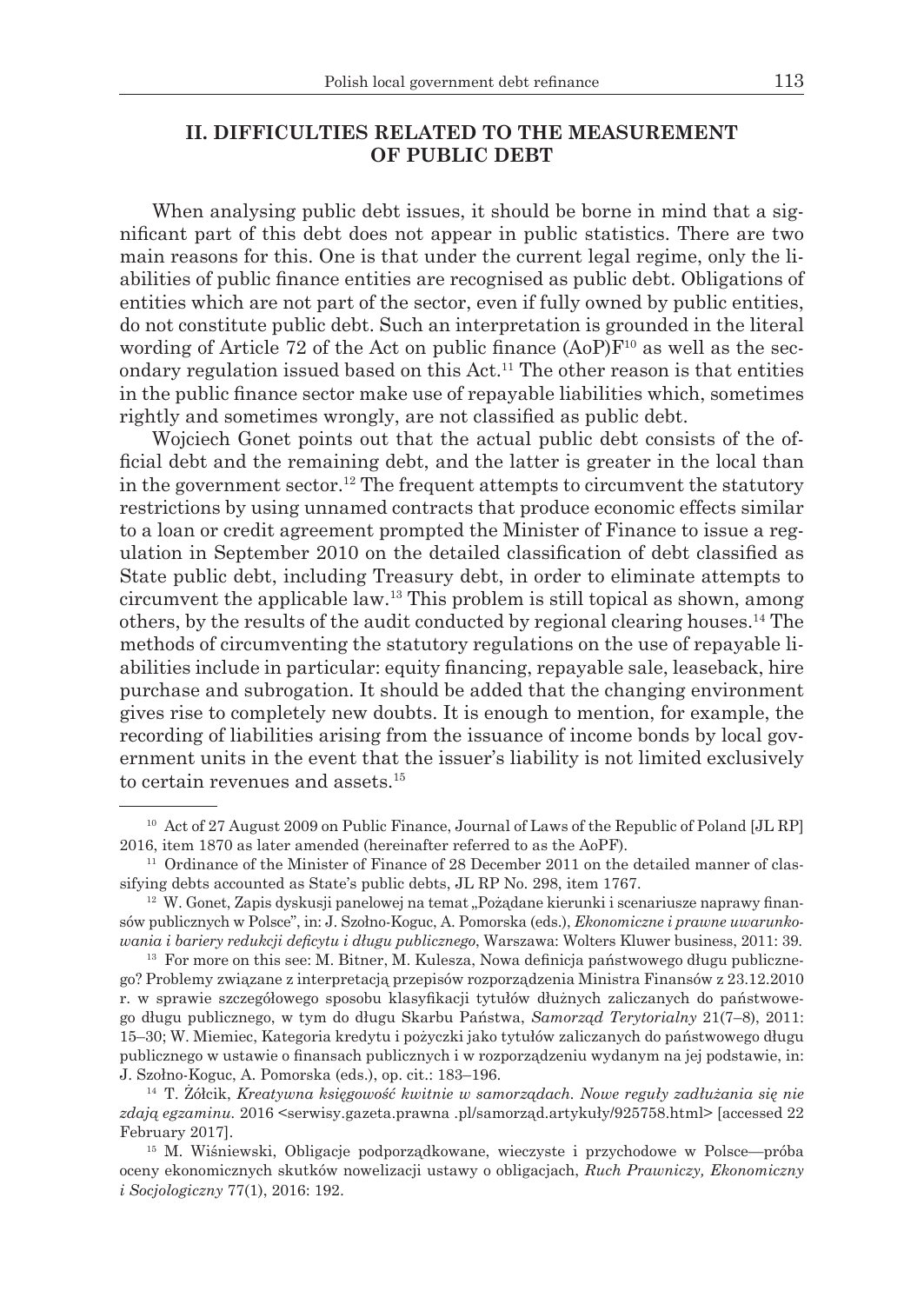In recent years, public debt related to units of local government (hereinafter referred to as ULG) has consisted predominantly of liabilities of these units and their associations, which accounted for over 95% of the total debt payable by ULGs. A large portion of this debt (but the bad news is that it is feared that nobody knows how large<sup>16</sup>) connected with local government-run hospitals, has been transferred by special purpose units outside the public finance sector.17 One should also remember debts related to territorial selfgovernment units which do not constitute public debt. These debts constitute municipal companies' debt. Under the current legal regulations, the allowable level of debt of municipal companies is not limited by statute and attempts to determine its size or structure are clearly hindered. There are no reliable data either regarding these obligations. Although certain estimates can be found,18 the actual size or extent of municipal companies' debt is not known, and there are concerns that the volume of that debt is constantly growing. Additionally, the more stringent regulations regarding local governments debt that have been on the increase recently may only lead to a situation where territorial self-government units will be transferring their debt to municipal companies,19 and as a result this debt will be excluded from the official statistics. While no regulation at all in this respect constitutes a serious threat for the financial security of self-governing units.

Debt that is outside the official statistics is not only a problem at the local government level. In recent years, Poland's official public debt has been slightly above 50% of GDP. However, there are publications indicating that it is much higher. According to Paweł Dobrowolski, it accounts for over 200% of  $GDP<sub>1</sub><sup>20</sup>$  which is also due to the particular way of recording economic events by the public sector. The posting of its liabilities only in the year of cash disbursement, rather than at the moment when the liability arises, significantly falsifies the data of the government debt. Leszek Balcerowicz goes even further in the estimates of this debt. Taking into account the legislative obligations not covered by Treasury securities, he estimates that Poland's total debt is as much as  $250\%$  of the GDP.<sup>21</sup> These estimates may be too pessimistic, nev-

<sup>16</sup> A. Kamela-Sowińska, Sekurytyzacja jako metoda oddłużenia polskich szpitali, *Zeszyty Naukowe Uniwersytetu Szczecińskiego. Finanse, Rynki Finansowe, Ubezpieczenia* 2014, no. 67: 911.

<sup>&</sup>lt;sup>17</sup> An example here may be the operation performed by the City of Grudziadz in December 2016.

<sup>&</sup>lt;sup>18</sup> A study by A. Babczuk shows that at the end of 2010 only a little under 76% of the debt related to self-governments was the debt of territorial self-government units while a little more than 18% constituted the debt incurred by municipal companies. See A. Babczuk, Zadłużenie spółek komunalnych w Polsce. Próba oceny skali i zróżnicowania regionalnego, *Finanse Komunalne* 2012, no. 9: 5–16.

<sup>19</sup> For more on the process of transferring debt to municipal companies see: M. Bitner, Spółki prawa handlowego—przeniesienie zadłużenia poza JST, in: P. Walczak (ed.), *Zadłużenie jednostek samorządu terytorialnego*, Warszawa: C.H. Beck: 2014: 235–260.

<sup>20</sup> P. Dobrowolski, *Prawdziwy dług publiczny Polski wynosi ponad 200% PKB*, Instytut Sobieskiego, Warszawa 2009, <sobieski.org.pl/wp-content/uploads/raport\_dobrowolski\_e\_book.pdf> [accessed 6 February 2017].

<sup>&</sup>lt;sup>21</sup> A. Koziński, *Balcerowicz pokazuje prawdziwy dług Polski*, 2013, <polskatimes.pl/artykul.1005111.html> [accessed 6 February 2017].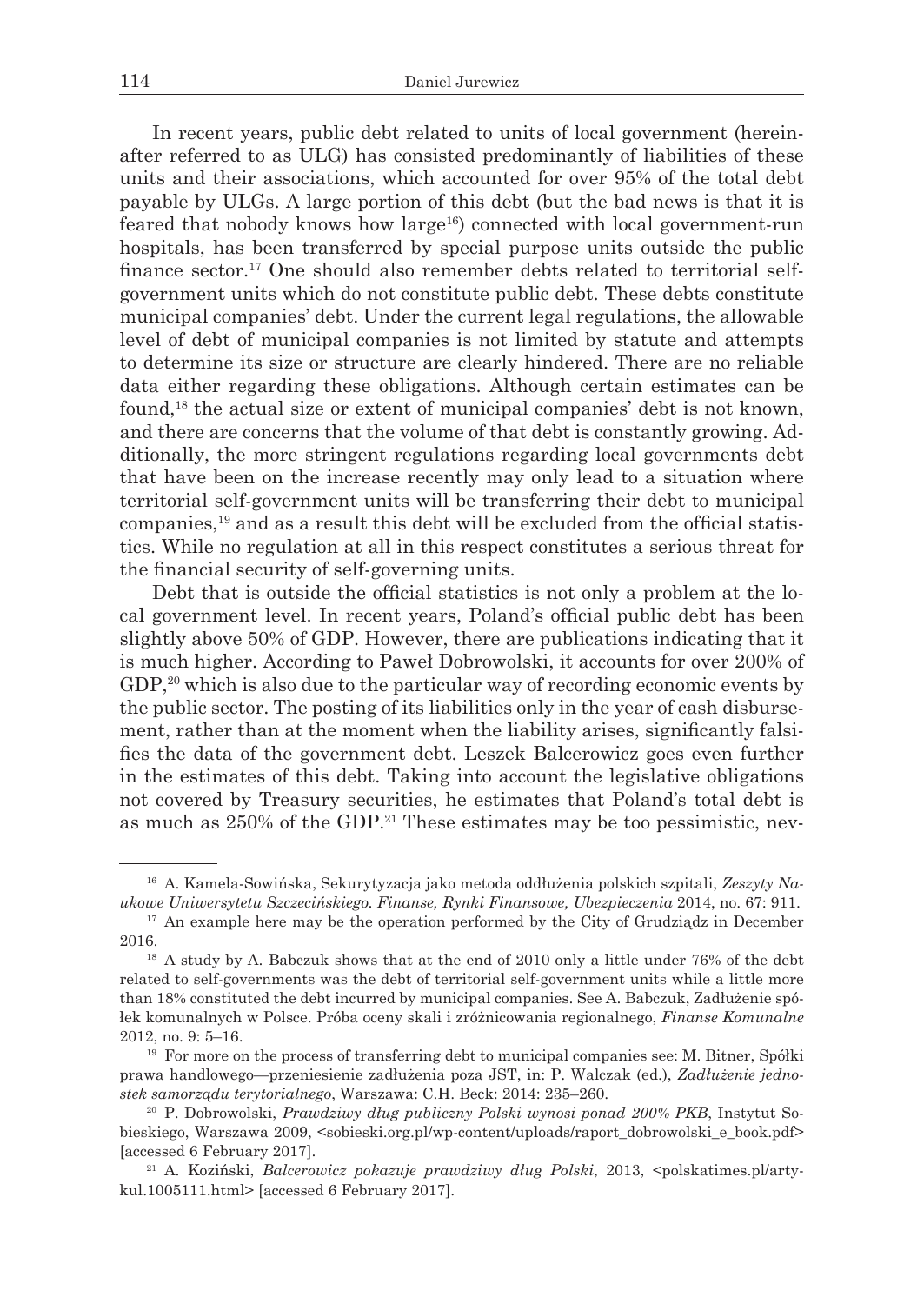ertheless, there is no doubt that some of the obligations of public entities are not included in official statistics, which may involve potential threats to both individual entities and the Polish economy.

## **III. DEBT REFINANCING**

The term refinancing refers to a monetary operation that involves acquiring external sources of financing to replace one's own resources which have been spent for some purpose.<sup>22</sup> According to Kamilla Marchewka-Bartkowiak the refinancing of the debt means a repurchase of a debt falling due (maturing) and payable in a given year by means of taking out another debt; it may be of a one-off type or be of an ongoing character.<sup>23</sup> This concept does not have a formal legal definition, but in the case of public debt it is almost exclusively attributable to the Treasury. In the opinion of Przemysław Wielgosz, the problem of Polish debt is not its size or real burden, but the problem of political decisions promoting the interests of the financial elite rather than satisfying social needs and economic development.<sup>24</sup> Most of the debt is used to pay off old debts. The Ministry of Finance's statistics show that between half and two thirds of Poland's borrowing needs are related to the need to service the Treasury debt. However, it should be added that debt roll-over is common and concerns the vast majority of countries.

Although for several years now the indebtedness of local government entities, which is part of the state public debt, $25$  has been the subject of numerous publications, the issues related to the refinancing of this debt are beyond the field of interest of researchers. The lack of publicly available data, inadequate reporting and budget classification require extensive knowledge of practical issues related to local government finances in order to investigate these phenomena. The refinancing process, also called debt rollover, is sometimes related to local government debt, but these references are usually laconic. Taking out loans in order to repay existing ones (rollover of debt) proves the current inability to pay the existing liabilities from the existing funds, which may lead to falling into what is known as the debt trap, $26$  also referred to as a spiral of

<sup>22</sup> *Refinansowanie*, Portal Narodowego Banku Polskiego, <www.nbportal.pl/slownik/pozycje- -slownika/refinansowanie> [accessed 8 February 2017].

<sup>23</sup> K. Marchewka-Bartkowiak, *Refinansowanie (rolowanie) długu*, 2012, <sejm.gov.pl/sejm7. nsf/BAS Leksykon> [accessed 8 February 2017].

<sup>24</sup> P. Wielgosz (ed.), *Kryzys długów publicznych. Przewodnik dla początkujących*, official site of the Polish Economic Society, 2012, <issuu.com/lmdpl/docs/dlug> [accessed 22 February 2017].

<sup>&</sup>lt;sup>25</sup> The indebtedness of the territorial self-governing units has for the last several years accounted for about 8% of the State public debt. Its level is markedly lower than that in other EU Member States. For more on that see: B. Filipiak, Przesłanki dokonania oceny samorządowego długu publicznego na tle podejścia badawczego, in: E. Denek, M. Dylewski (eds.), *Szacowanie poziomu zadłużenia jednostek samorządu terytorialnego w warunkach zwiększonego ryzyka utraty płynności finansowej*, Warszawa: Difin, 2013: 176–177.

<sup>26</sup> M. Cilak, *Instrumenty wspierania rozwoju gospodarczego stosowane przez samorząd terytorialny. Problematyka prawnofinansowa*, Toruń: TNOiK, Dom Organizatora, 2013: 205.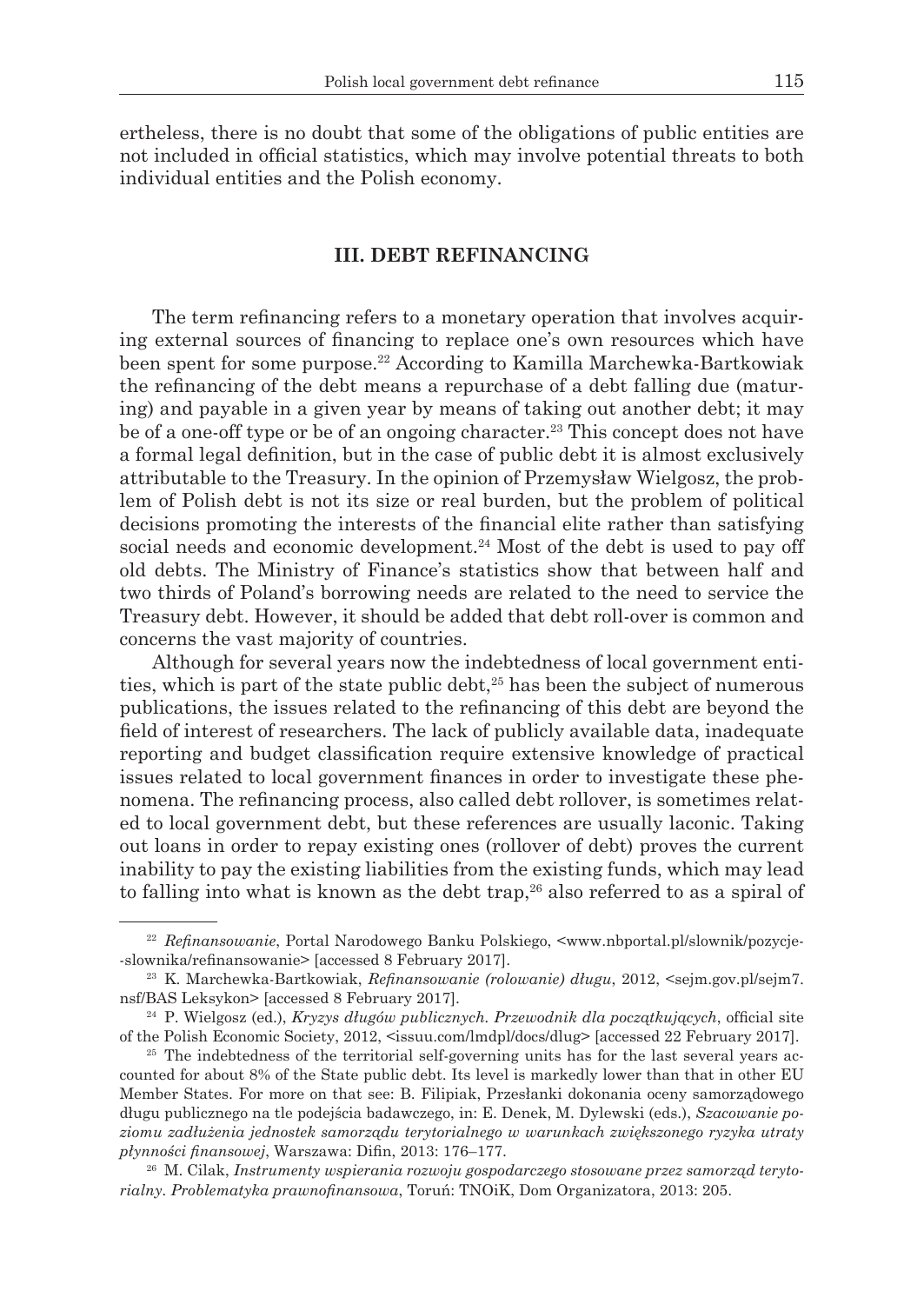indebtedness.27 The notion of rollover of debt has much more pejorative connotations, but it is nonetheless indicated that it may also have positive economic effects. This may be the case when a more expensive debt is refinanced with a cheaper one. However, repeated rollover of debt may lead to an inability to repay debts from an entity's own funds.28

A day before accession to European Union structures, local self-governments in Poland were granted the opportunity to take out loans and other commitments intended for repayment of their existing liabilities arising from earlier issues of securities, loans and credits. By virtue of the Law of 17 October 2003 amending the  $Act^{29}$  on public finance the catalogue of purposes for which refinancing loans could be taken out was broadened. According to Wojciech Gonet<sup>30</sup> the legalisation of borrowing to repay existing debts may lead to the rollover of debt that will then go on for many years or even continuously. On the other hand, in some situations, it may be beneficial to incur a debt to pay existing debts. This will be the case if the new debt is made available on more favourable terms. Despite numerous significant changes in the legal status of public debt issues, the possibility of refinancing local government debt has remained unchanged until today.

One of the main types of risk attached to government public debt is the risk of refinancing.<sup>31</sup> Its measure is often considered to be the average time to maturity (ATM). It is the average length of the period after which the borrowing is repaid expressed in years.<sup>32</sup> What is interesting is that among the many types of risk indicted in various publications on the local governments' management of public debt, the risk of refinancing is not mentioned.<sup>33</sup>

The concept of debt refinancing is also tied to the notion of the borrowing needs of the budget, as defined in the Act on Public Finance and related to the State budget. The borrowing needs of the State budget are the demand for funds necessary to finance the State budget deficits, the budget of the European funds and the outgoings of the State budget. The Minister of Finance publishes the data on these needs on a regular basis, but they only provide information on the State budget. Unfortunately, other entities in the public

<sup>27</sup> M. Jastrzębska, Nadmierne zadłużanie się jednostek samorządu terytorialnego—przyczyny, skutki, przeciwdziałanie, *Finanse Komunalne* 2016, no. 6: 18.

<sup>28</sup> M. Tyniewicki, Ogólne zasady zaciągania zobowiązań przez inne niż Skarb Państwa jednostki sektora finansów publicznych, in: E. Ruśkowski, J.M. Salachna (eds.), *Finanse publiczne. Komentarz praktyczny*, Gdańsk: ODDK, 2014: 420–421.

<sup>29</sup> JL RP 2003, No 189, item 1851.

<sup>30</sup> W. Gonet, *Kredyty, pożyczki, obligacje w gospodarce finansowej samorządu terytorialnego*, Warszawa: Szkoła Główna Handlowa w Warszawie—Oficyna Wydawnicza, 2006: 83–84.

<sup>31</sup> Such a view is shared by for example K. Marchewka-Bartkowiak and T. Uryszek in works referred to in this paper.

<sup>32</sup> T. Uryszek, *Ryzyko refinansowania długu Skarbu Państwa w Polsce*, Finanse i Prawo Finansowe 2, Łódź 2014, <finanseiprawofinansowe.uni.lodz.pl/Publikacje/2/Dodatek\_Kwartalny. pdf?> [accessed 8 February 2017].

<sup>33</sup> See: M. Poniatowicz, *Dług publiczny w systemie finansowym jednostek samorządu terytorialnego (na przykładzie miast na prawach powiatu)*, Białystok: Wyd. UwB, 2005: 253-259; M. Poniatowicz et al., *Efektywne zarządzanie długiem w jednostce samorządu terytorialnego*, Wolters Kluwer business, Warszawa 2010: 118-148.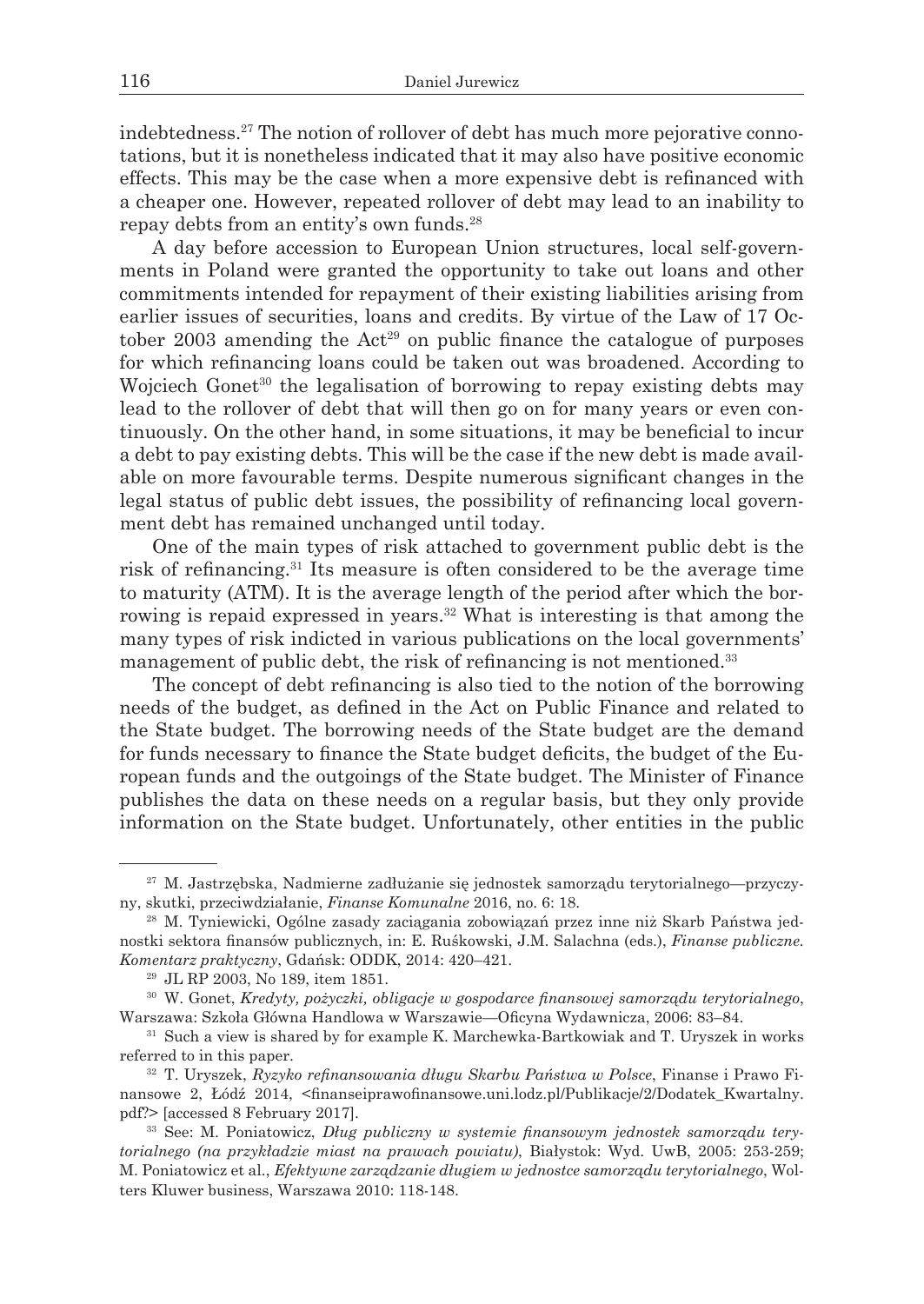finance sector do not publish such data. Although there are postulates claiming the need of an indicator summing up the total of the borrowing needs of the entire Polish public finance sector<sup>34</sup> their presence in the public space is still inadequate.

### **IV. DEBT RESTRUCTURING**

Like refinancing, debt restructuring also lacks legal regulation and is confused with both, public debt management and its refinancing.<sup>35</sup>

In specialist<sup>36</sup> as well as semi scientific<sup>37</sup> publications one finds opinions claiming that neither of these processes may be considered or treated as taking a refinancing loan. The catalogue mentioned in the Act on public finance, identifying the purposes for which local governments may incur debt obligations, is a closed catalogue. The conclusion of consolidating credit agreements is not an off-balance sheet debt operation, but constitutes a circumvention of the regulations on the limitation of territorial self-government units' debt. The debt consolidating operation does not constitute a separate right to take up a debt. As a consequence, in most cases consolidating processes are impossible owing to the existing legislation. An attempt to consolidate even a small part of the debt results in failure to meet the existing quantitative limits. The admissibility of the solutions referred to above is not a subject of much discussion, but there are also views that such solutions are not only acceptable but they do not need to be recorded as debt. Such a view is also expressed by Józef Steplowski.<sup>38</sup> In his opinion the acceptance of a different point of view leads to equalising the loan creating a debt the purpose of which is to repay an old one, while in reality they are two separate economic categories. It should be pointed out that such equalising was carried out by the Minister of Finance in the preparation of a classification of revenues, expenditures, income and budgetary outgoings, in which income on loans and borrowings is recorded in the same division of the budget classification, both for those taken in order to finance the planned budget deficit and those used to repay liabilities arising from loans and borrowings taken in previous years. Attention should also be given to the draft of amendments to the provisions regulating the financial

<sup>34</sup> K. Marchewka-Bartkowiak, *Potrzeby pożyczkowe jednostek sektora finansów publicznych*, INFOS, Biuro Analiz Sejmowych, 2012, <orka.sejm.gov.pl/Infos\_131.pdf> [accessed 6 February 2017].

<sup>35</sup> *Artykuł 243. Ze skarbnikiem o ustawie o finansach publicznych*, 2013, Serwis Samorządowy PAP, <samorzad.pap.pl/depesze/wiadomości\_centralne/125229> [accessed 22 February 2017].

<sup>36</sup> M. Tyniewicki, Ogólne zasady zaciągania zobowiązań przez inne niż Skarb Państwa jednostki sektora finansów publicznych, in: E. Ruśkowski, J.M. Salachna (eds.), op. cit.: 418–419.

<sup>37</sup> P. Walczak, Zasady zaciągania zobowiązań z tytułu kredytów, pożyczek i papierów wartościowych przez zarządy JST, in: P. Walczak (ed.), *Zadłużenie jednostek samorządu terytorialnego*, Warszawa: C.H. Beck, 2014: 154-156.

<sup>38</sup> J. Stęplowski, Czy kredyt konsolidacyjny wymaga zmiany budżetu jednostki samorządu terytorialnego?, *Finanse Komunalne* 2016, no. 6: 62.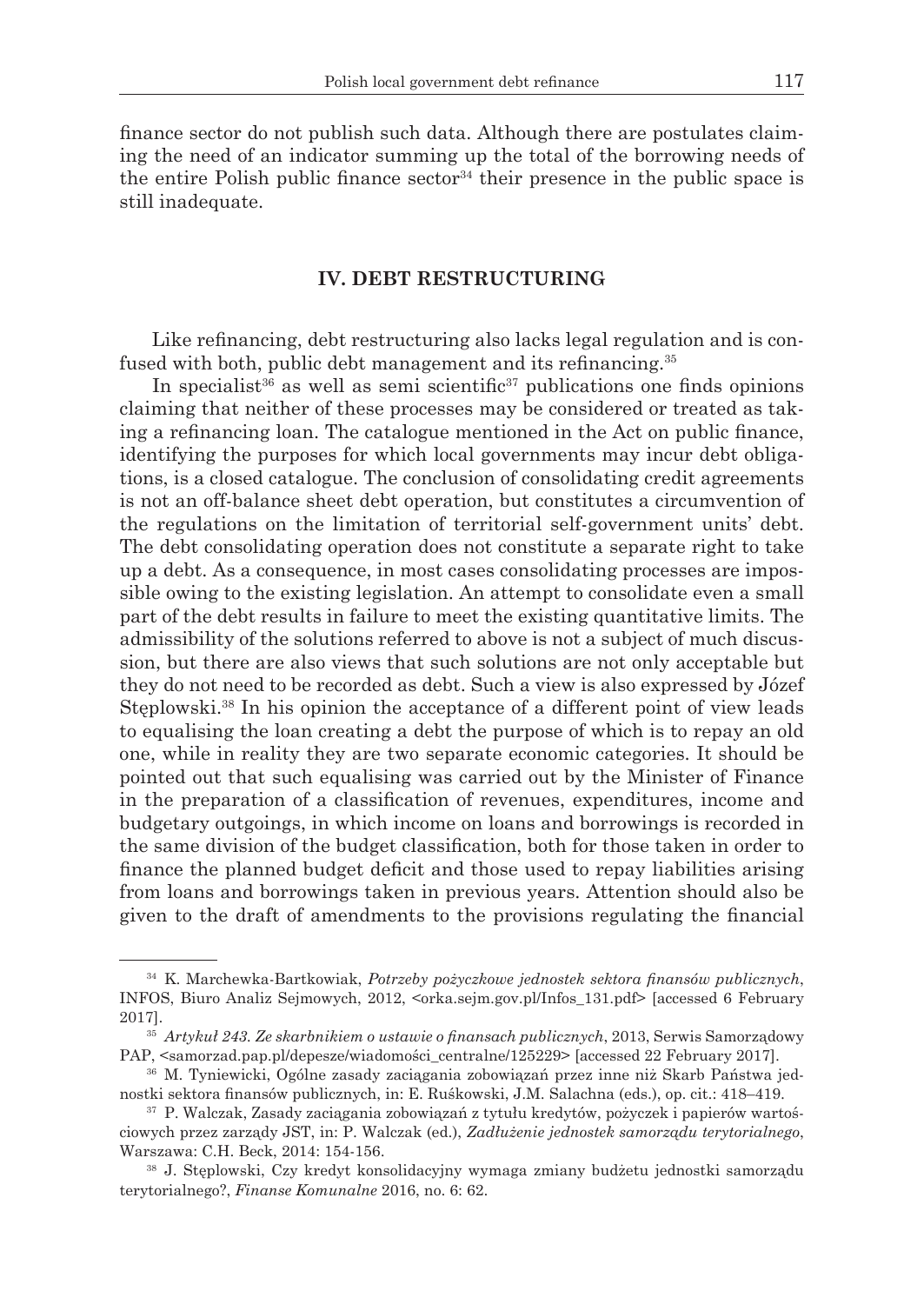management of self-governments, as proposed by Polskie Stronnictwo Ludowe in 2014.39 The project envisaged, among other things, the opportunity for territorial self-government units of taking out consolidation loans. Importantly, this parliamentary project, proposed by the party forming the government coalition, failed to obtain the approval of the Minister of Finance, who prevented it from proceeding further. This does not however confirm in any way the view that the restructuring processes of local government debt are absolutely, always, acceptable and that liabilities that arise in these processes do not need to be recorded as debt.

The problem presented here has its origin in the existing legal regime which lacks provisions that would regulate to which transactions concerning their debt the local governments are entitled. A *de lege ferenda* conclusion urging the regulation of issues connected with the restructuring of local government debt<sup>40</sup> has recently been formulated more frequently.

# **V. REFINANCING OF THE DEBT OF POLISH MUNICIPALITIES BETWEEN 2003 AND 2015**

The subject of the studies presented in the text is the repayable liabilities incurred by Polish municipalities in connection with previously generated operating surpluses. On this basis, the extent of the debt roll-over phenomenon has been assessed and indicators for measuring it have been proposed. All Polish municipalities were included in the survey, which constituted a permanent group of 2,478 research subjects. In a globalised world, the local context does not lose its relevance. According to discerning researchers of development issues, paradoxically it becomes even more important.<sup>41</sup>

According to their specific circumstances, the municipalities were divided into two groups: towns with poviat rights (66 research subjects) and other/remaining municipalities (*gmina*s) (2,412 subjects). There were three main reasons for separating a group of towns with poviat rights: much higher income potential, a significantly higher number of realised investments and much higher debt at the moment when the research commenced. It should be added that during the whole period covered by the survey, there were no changes as regards the number of *gmina*s belonging to groups of towns with poviat rights or other *gmina*s.

The research covered the period from 2002 to 2015. There were two basic arguments which determined the choice of time frame Firstly, it was the availability of data. The research required access to very detailed and extensive

<sup>39</sup> A. Gniadkowski, Poprawianie artykułu 243: samorządy pod mniejszą presją, *Wspólnota* 2014, no. 19: 38–39.

<sup>40</sup> R.P. Krawczyk, Problem skuteczności rozwiązań prawnych zapobiegających nadmiernemu zadłużaniu się samorządu terytorialnego, *Finanse Komunalne* 2016, no. 12: 18; D. Jurewicz, Dług samorządu—bodziec czy bariera absorpcji środków europejskich?, *Ruch Prawniczy, Ekonomiczny i Socjologiczny* 78(2), 2016: 247.

<sup>41</sup> M. Słodowa-Hełpa, op. cit.: 22.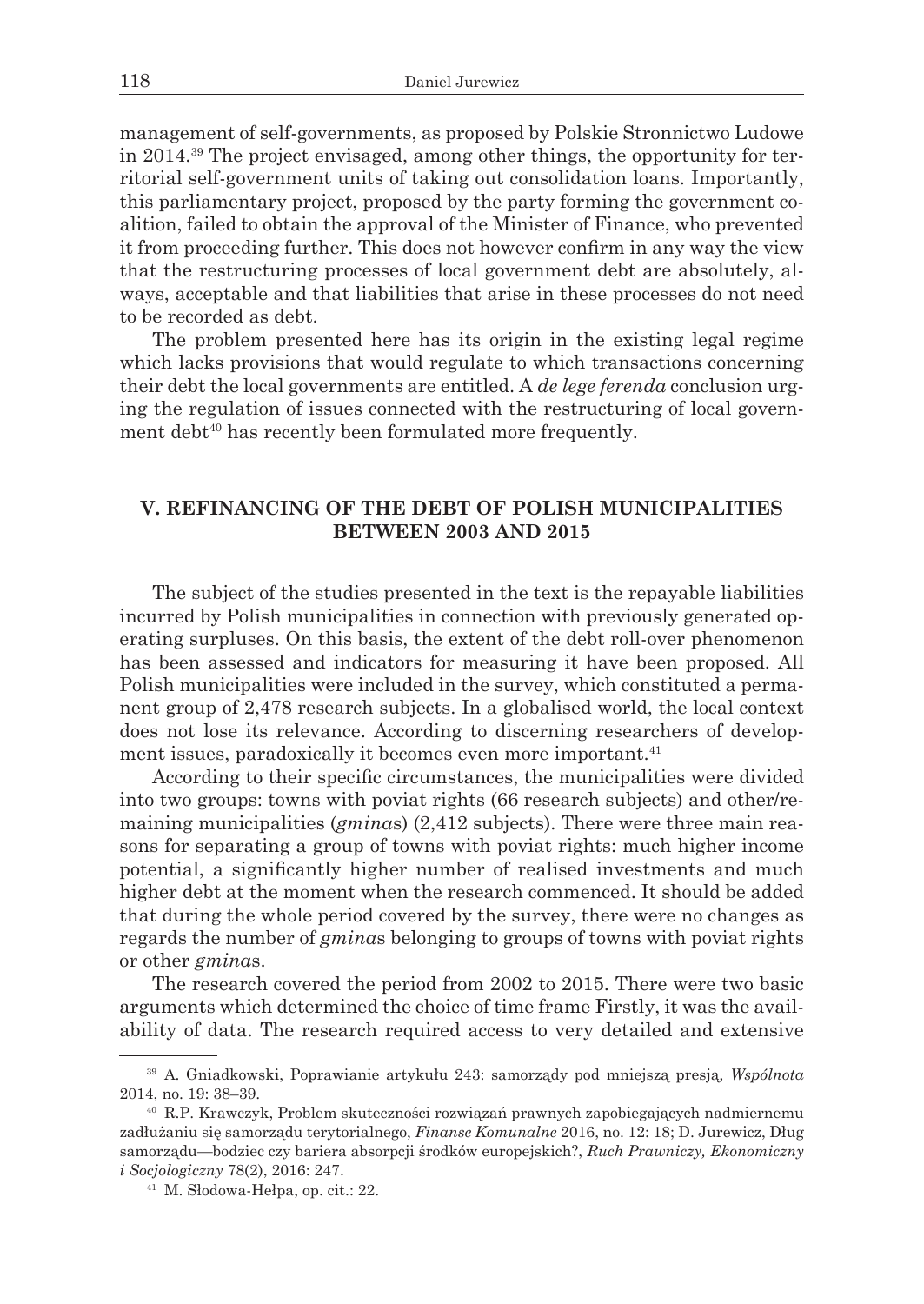data, and the electronic version<sup>42</sup> of the database has been available since 2002. Additionally, in the time frame covered by the study, there are shown selected elements related to the huge investment effort which Polish municipalities made in terms of absorption of funds from the European Union budget. This effort would not have been possible without multiplying the debt. This paper presents the results for the years 2003–2015. However, this is not a manifestation of the author's failure to observe the unity of the time frame. Indeed, in order to present some data for 2003 (concerning changes in the level of debt as compared to the previous year), it was necessary to use the 2002 figures.

In order to eliminate the change in time of the value of money the variables were adjusted by inflation<sup>43</sup> and were all brought down to the price level applicable in 2015.

Graphs 1 and 2 present the scale of refinancing the debt of towns with poviat rights and of the remaining municipalities.

### **Graph 1**

Repayable liabilities incurred in individual years and changes in the level of indebtedness of towns with poviat rights in the years 2003–2015 (in PLN mln)



Source: own calculations based on the data extracted from the budget reports prepared by Polish municipalities.

Graphs 1 and 2 in darker colour indicate a change in the debt level and represent the data available to the general public and presented in numerous scientific publications as well as media reports. The figures presented in

 $42$  The data come from a programme under the name Besti@ of the relevant minister of public finance. It contains information on the reports prepared by territorial self-government units.

<sup>43</sup> Data on inflation were extracted from the information announced by the main Statistical Office <http://stat.gov.pl>.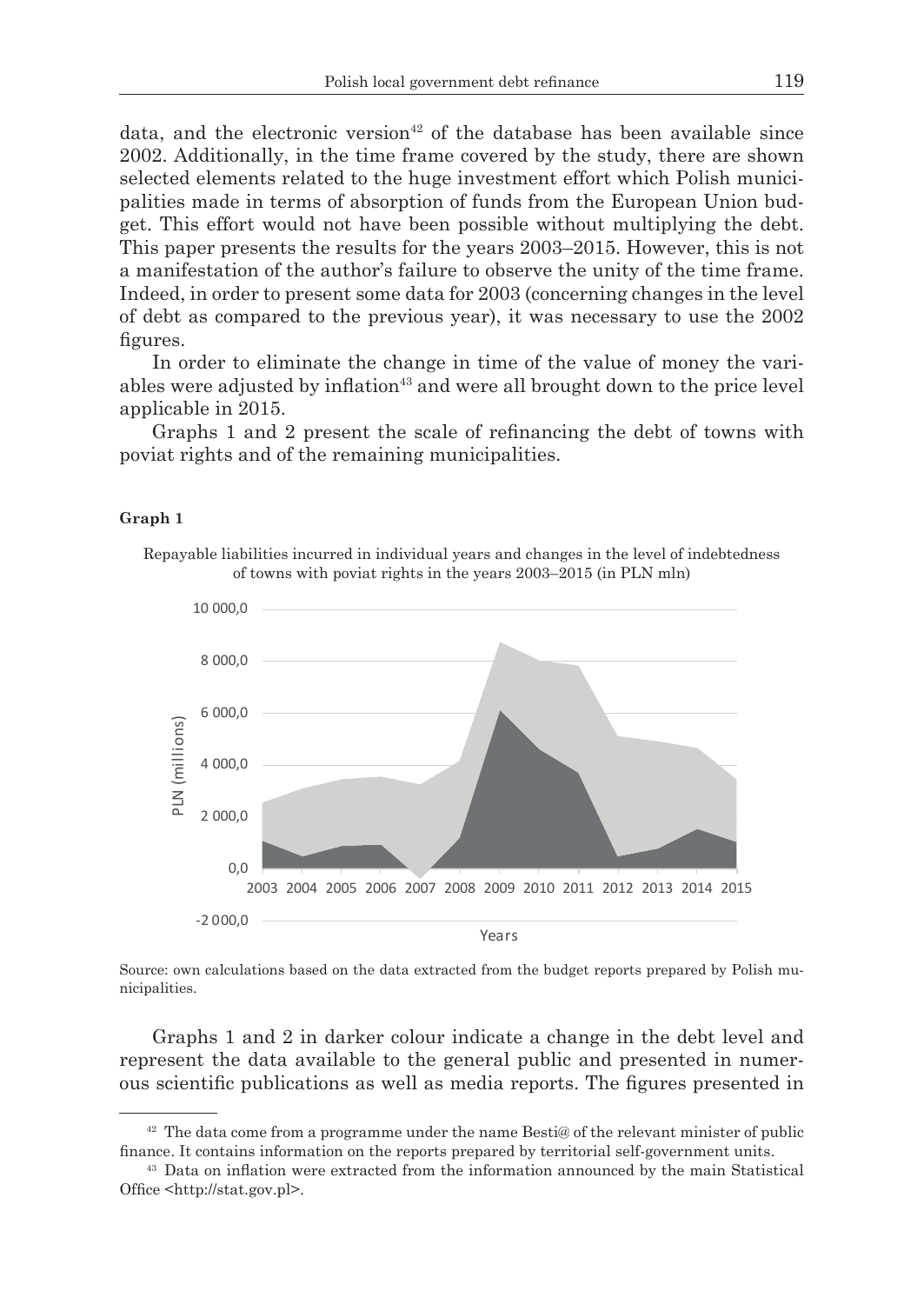a lighter colour identify the scale of refinancing of Polish municipalities' debt. This graphic presentation shows that the debt incurred to repay the existing debts of Polish municipalities is substantial. Debt roll-over is not incidental, but a mass phenomenon. This phenomenon is evidently much faster in the case of cities with poviat rights, which may indicate a strong correlation of debt rollover with the level of debt held. In both groups of municipalities, the debt roll-over is the greatest after the period of strong debt growth that occurred between 2009 and 2011, but is nevertheless the strongest after about two years after this growth. Debt effects (including undesirable ones) often occur with a considerable delay. The data also indicate the need to look for new measures related to debt—as can be seen, the taking out of repayable liabilities for the repayment of the existing debt increased the most when the debt in nominal values stabilised (and even started to decrease in the group of municipalities, excluding towns with poviat rights). The exclusion of data on the refinancing of local government debt may significantly distort the results of the research conducted.<sup>44</sup>

#### **Graph 2**

Repayable liabilities incurred in individual years and changes in the level of indebtedness of municipalities with the exclusion of towns with poviat rights in the years 2003–2015 (in PLN mln)



Source: own calculations based on the data extracted from the budget reports prepared by Polish municipalities.

<sup>44</sup> The author conducted research into the impact of municipalities' indebtedness on their development and based the research on the municipalities from the Kujawy-Pomerania region in years 2003–2013. When loans taken by the municipalities to repay their existing loans were taken into account, the correlation between repayable liabilities and investment spending of these municipalities was found to be decidedly lower than reported by other researchers. More on this see: D. Jurewicz, op. cit.: 231–249.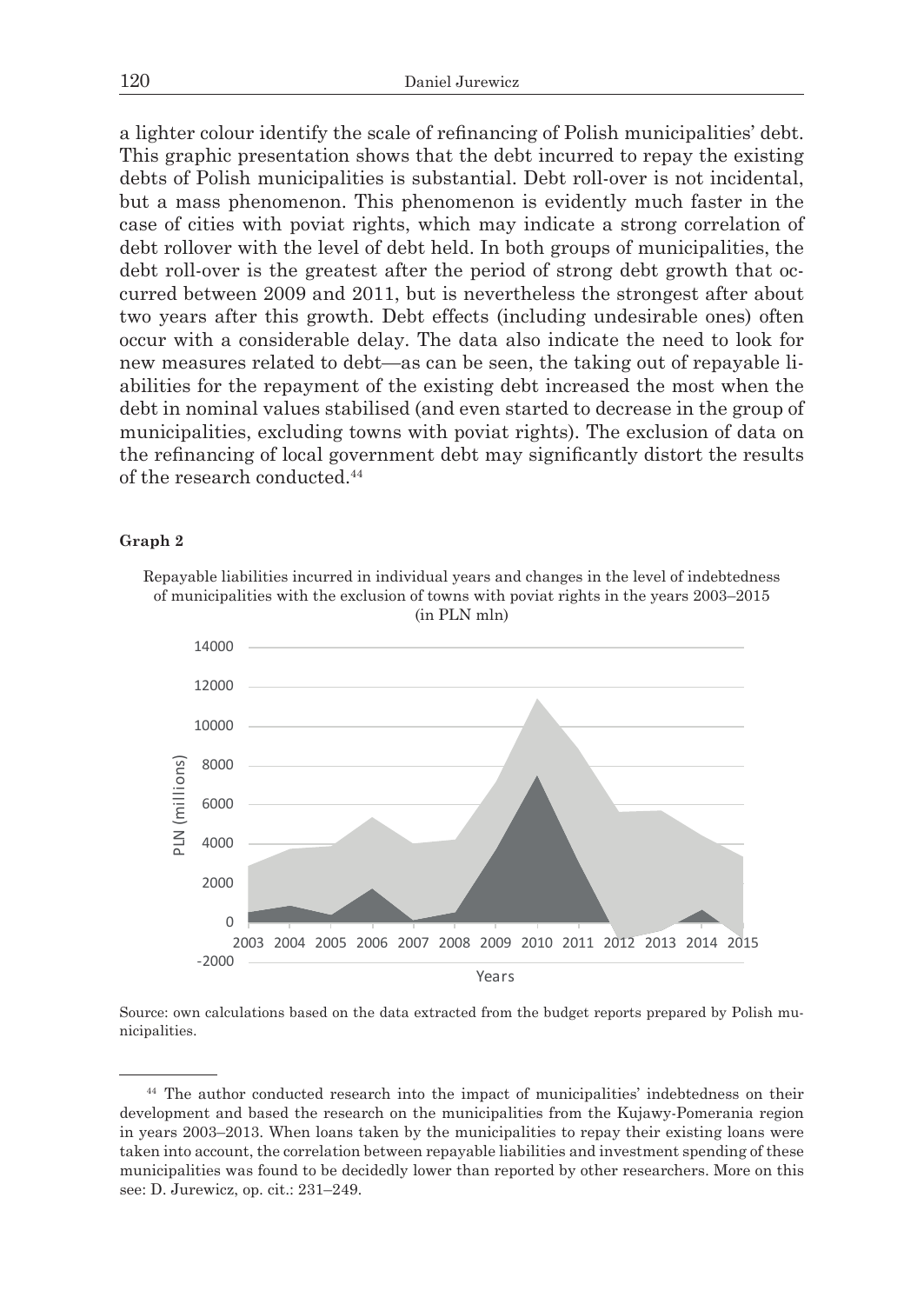The indicator illustrating debt refinancing well is the borrowing needs of the budget. A measure which, in the author's opinion, illustrates this phenomenon best and can be used widely, is the borrowing needs of the budget per capita.<sup>45</sup> It can be presented for individual self-governments as well as for groups of self-governments. Graphs 3 and 4 present the value of this indicator for all towns with poviat rights and for the remaining Polish municipalities in comparison with the indicator of indebtedness per capita shown in most publications.

### **Graph 3**

Indebtedness and borrowing needs of towns with poviat rights *per capita* in the years 2003–2015 (in PLN)



Indebtedness Borrowing needs

Source: own computations based on the data extracted from the budget reports prepared by Polish municipalities.

Even only a superficial analysis of the two indicators presented above allows us to conclude that, firstly, the borrowing needs of the budget are significant and, secondly, that in particular years their relationship to debt differed significantly. For example, in 2010, in a group of municipalities with the exclusion of towns with poviat rights, the debt calculated per capita was slightly more than twice as high as the borrowing needs per capita, and in 2015 it was more than seven and a half times higher. This confirms the necessity of adding to the analysis the borrowing needs.

<sup>&</sup>lt;sup>45</sup> In order to obtain the value of the indicator, the number of liabilities of repayable character (loans, credits, issued securities) taken out in a given period must be divided by the number of inhabitants.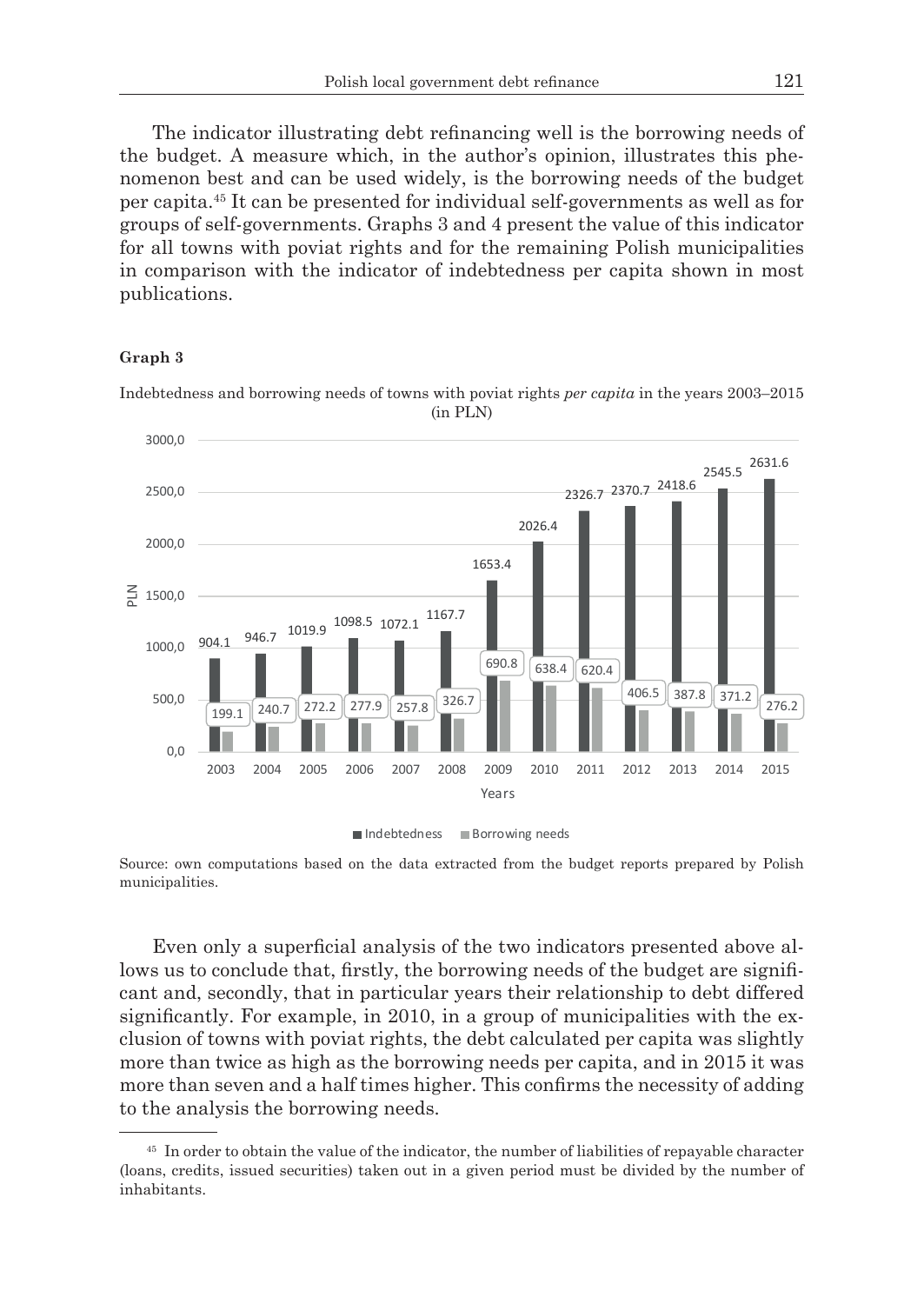

**Graph 4**

Indebtedness and borrowing needs per capita in municipalities with the exclusion of towns with poviat rights in the years 2003–2015 (in PLN)

Indebtedness **Borrowing needs** 

Source: own calculations based on the data extracted from the budget reports prepared by Polish municipalities.

It was demonstrated earlier that state debt is analysed taking into account the average maturity of the debt. The longer the loan period, the higher the debt refinancing risk. The methodology of computation of this indicator is only possible to apply in respect of individual self-governments, but it is not possible to apply to the group as a whole. The following period of repayment of operating surplus presented below is a proposal with a universal scope of potential use, as one of the most important determinants of local governments' financial condition being the difference between the current income realised and current expenditure. This figure indicates how much of the financial resources generated by a given local government remains after financing its day-to-day operation. The current Act on public finance has made Polish selfgovernments concentrate their activities on achieving the highest possible level of operating surpluses. The latter is the most important factor in determining the permissible level of indebtedness of local governments. It is, after all, from the operating surplus that local governments can finance investment operations or repay their debt.

A good measure for assessing the indebtedness of local governments may be the above mentioned repayment period with operating surplus. The length of this period can be obtained by dividing the debt outstanding at the year-end by the operating surplus generated in that year. It indicates how much time (calculated in years) it would take a territorial self-government unit to repay the debt with the assumption that the entire operating surplus it generated would be used for this purpose. Likewise as in the case of the indicator of the borrowing needs per capita, the proposed measure is of a universal charac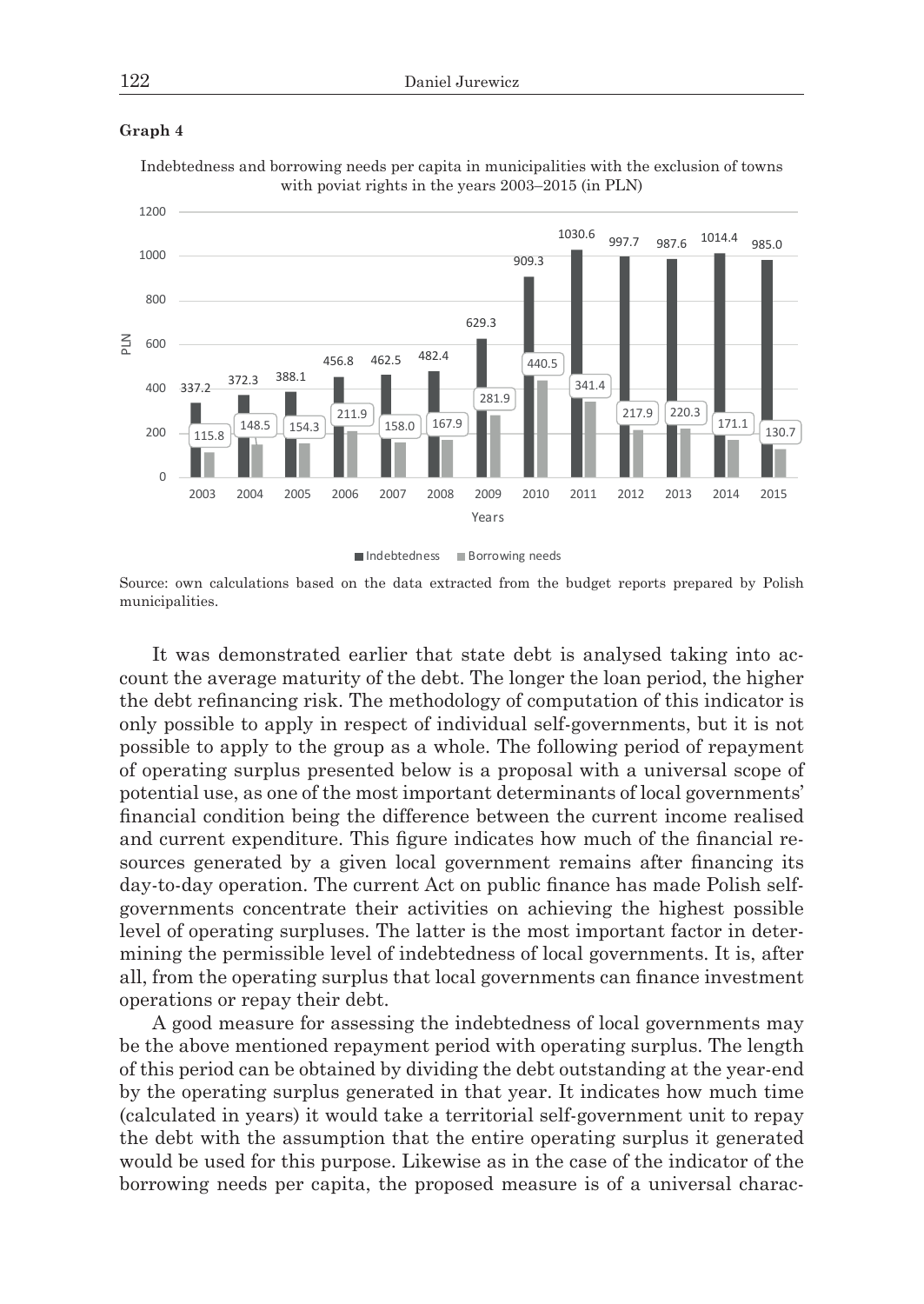ter—it may be used both with respect to individual self-governments, as well as to any groups of self-governments. Graph 5 presents the value of the above mentioned period for Polish towns with poviat rights, whereas Graph 6 presents the value for the remaining municipalities.

### **Graph 5**

Periods of debt repayment using the operational surplus by towns with poviat rights in the years 2003–2015 (in PLN)



Source: own calculations based on the data extracted from the budget reports prepared by Polish municipalities.

### **Graph 6**

Periods of debt repayment using the operational surplus by municipalities with the exclusion of towns with poviat rights in the years 2003–2015 (in PLN)



Source: own calculations based on the data extracted from the budget reports prepared by Polish municipalities.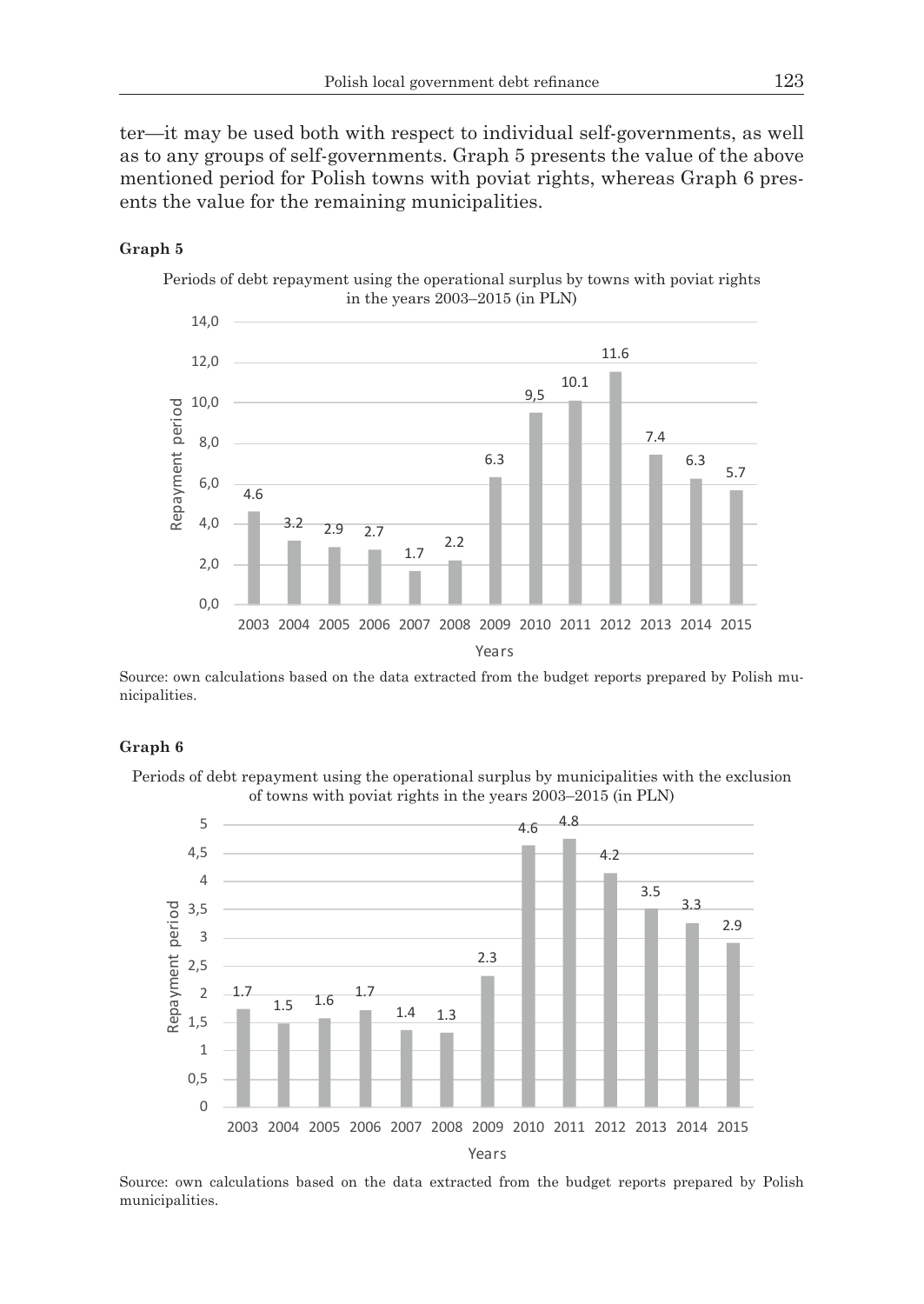The data presented in Graphs 5 and 6 show that in the time-frame analysed, the repayment period of liabilities was characterised by significant variability, after initially low values: in the years 2009–2010 there was a rapid increase, followed by another decrease. This rapid increase was influenced by a substantial increase in the volume of debt, combined with a declining tendency of operating surpluses. After 2010, the level of debt stabilised, but the level of operating surpluses generated by Polish municipalities started to increase. As mentioned above, the permissible level of indebtedness of local governments depends to a large extent on the levels of operating surpluses generated; the above provision is included in the Act on public finance of 2009. The subsequent increase in these surpluses seems to be a positive consequence of the change in the legislation.

The data presented in all the graphs above lead to some important conclusions. Firstly, the phenomenon of debt refinancing has become visible much faster in the group of towns with poviat rights, which is undoubtedly caused by the much higher initial level of debt. Graphs 1 and 2 also show that the debt roll-over rate increases markedly after periods of significant debt increases.

Secondly, an analysis of local government debt should take into account borrowing needs. The values presented in Graphs 3 and 4 indicate that these needs are very high and their value in comparison with the total indebtedness of municipalities is highly variable in particular years. Omitting these data may make it difficult to draw proper conclusions from the analysis carried out.

Thirdly, the analysis of local government debt should include the period of repayment of debt liabilities using the operating surplus, in particular when it comes to issues related to the broadly understood financial security of selfgovernments.

In addition, local government debt is also associated with the refinancing risk. A good measure of this risk is the period of repayment with operating surplus as presented here. The growing level of indebtedness of local governments increases the risk of its refinancing.

## **VI. CONCLUSIONS**

In the vast majority of cases, debt refinancing is a conscious, sovereign decision by local authorities. As long as Polish self-governments continue to make an increased financial effort related to the absorption of funds from the European Union budget, the scale of this phenomenon will remain unchanged. In such cases, the refinancing of local government debt, commonly referred to as debt rollover, should not be a cause for serious concern. However, the scale of the phenomenon should be monitored, for example by using among other things the proposals presented in this text.

Although the existing local government debt level should not yet be regarded as preventing positive action, it may increasingly often hinder these actions. A problem arises in a situation where refinancing of the debt becomes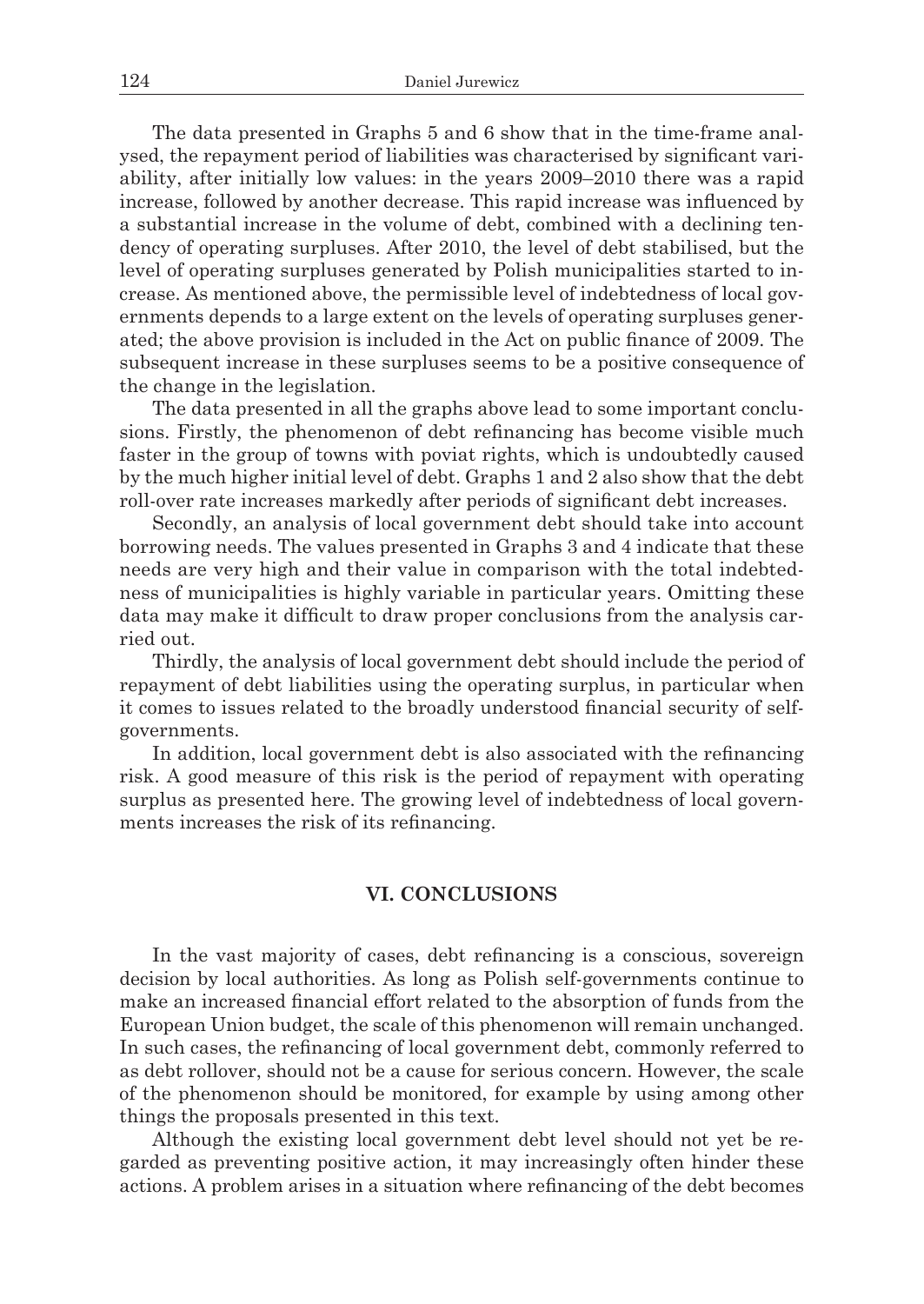a necessity, because it is impossible to repay the debt otherwise. The next European Union budgetary perspective and the ensuing projected increase in local government debt may make these difficulties more strongly felt.

A general conclusion which results from this study is that the data on Polish public debt are not precise. This is because not all debt liabilities connected with public entities are included in the general debt statistics, and the amount of unrecognised debt may vary significantly over time. Entities attempting to hide debt should take into account the risk of a change in the regulatory provisions—a good example of this is the change in the catalogue of debt instruments made in December 2010. An unavoidable reaction of the legislator may entail negative consequences for individual local self-governments.

Marchewka-Bartkowiak is fully right in her proposal that data on the borrowing needs of Polish self-governments ought to be made public. An analysis of the financial condition of Polish self-governments should be carried out taking into account some additional indicators depicting debt refinancing issues. It would be hard to disagree with Dorota Jegorow's proposal that the reporting practice based on a selective presentation of quantitative data be eliminated from the public space.46 An example of such new indicators could be the budgetary borrowing needs proposed in this text and the repayment period of the loan with the operating surplus. At the same

time the refinancing risk should be added to the group of risks associated with local government debt.

The perspective of debt-related phenomena changes with the changing environment. It should be pointed out that even the International Monetary Fund, considered by many to be the backbone of the views of the economic orthodoxy, recommends that debt repayment should not be at the expense of development processes.<sup>47</sup> A reduction of public debt should not be a goal in its own right and ought to be conducted keeping in mind a number of factors of a social character.

Among the numerous problems faced by Polish self-governments at all levels, a low degree of financial independence is worthy of note. The vast majority of municipalities point to the need to increase local government budgets, however, only one in three of them sees local taxes as a source of increased income.48 This fact may also explain the popularity of local government debt refinancing. However, 'easy money' is not always a development factor, and the example of the major beneficiaries of the cohesion policy, namely Greece, Ireland, Spain and Portugal, should be a warning.<sup>49</sup>

Obviously, this study cannot aspire to be a comprehensive proposal to resolve the emerging dilemmas and doubts. However, the author hopes that the

<sup>46</sup> D. Jegorow, Falsyfikacja rozwoju społeczno-gospodarczego w skwantyfikowanym systemie sprawozdawczym w układzie regionalnym, in: J. Pach et al. (eds.), *Ekonomia umiaru. Realna perspektywa? Nowy paradygmat Grzegorza W. Kołodki*, Warszawa: PWN, 2016: 441.

<sup>47</sup> *Public debt. How much is too much,* 2015, <economist.com/blogs/freecharge/2015/06/publicdebt> [accessed 22 February 2017]

<sup>48</sup> G. Gorzelak, B. Jałowiecki, Koniunktura w Polsce lokalnej 2013, *Studia Regionalne i Lokalne* 2014, no. 4(58): 18–19.

<sup>49</sup> M. Słodowa-Hełpa, op. cit.: 202.